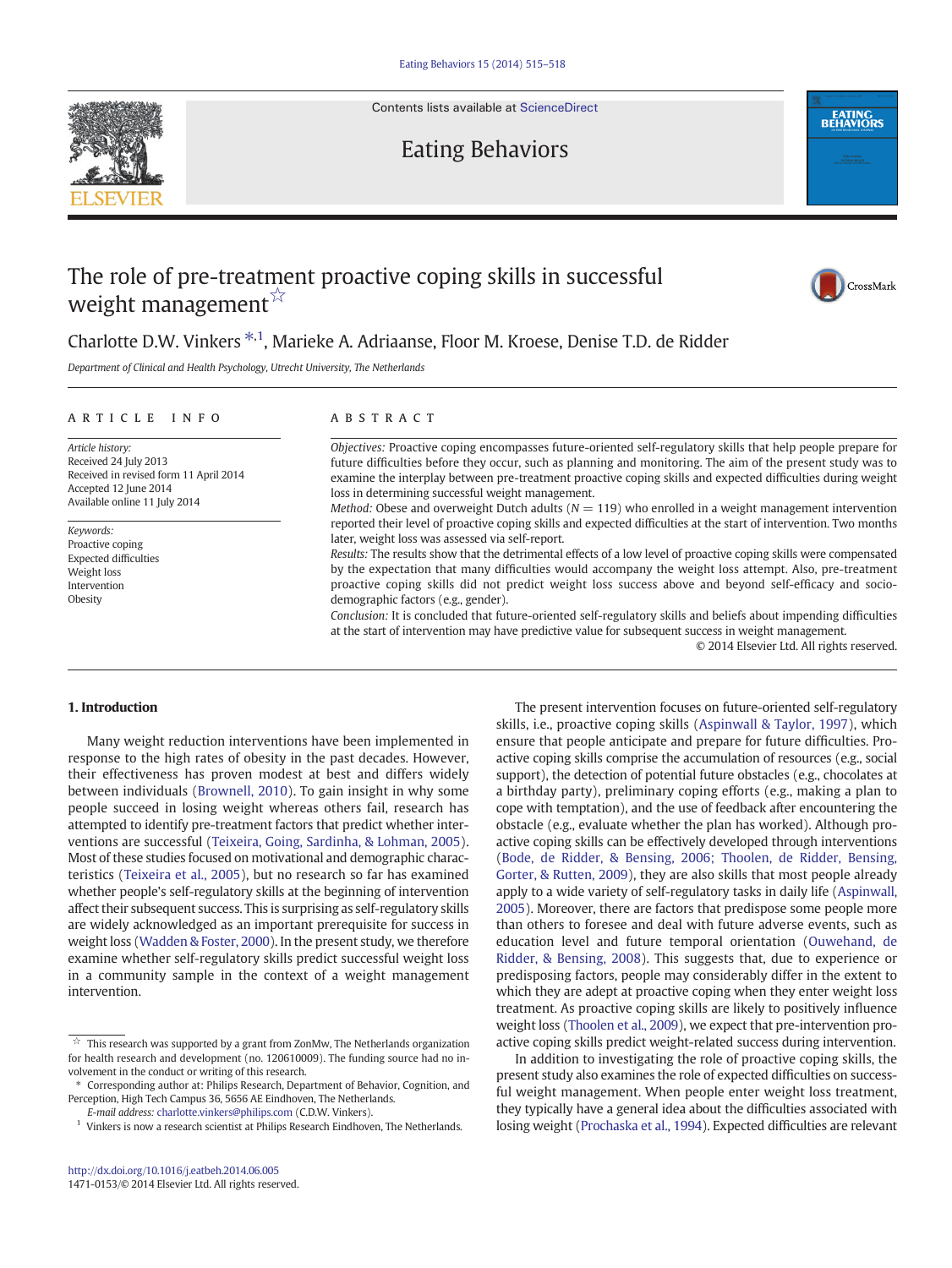<span id="page-1-0"></span>to examine in conjunction with proactive coping skills because both are related to the anticipation of obstacles to goal attainment. However, a crucial difference is that proactive coping entails that people actively prepare for future difficulties, while expected difficulties do not imply active preparation. Few studies have directly examined the impact of expected difficulties on weight loss, of which some have shown that the expectation of difficulties yields more preparation for future obstacles [\(Aspinwall, 2005; Oettingen & Wadden, 1991; Polivy & Herman,](#page-3-0) [2002\)](#page-3-0), suggesting that expecting difficulties is beneficial to weight management. However, other studies have shown that expected difficulties may elicit discouragement ([Clark, Pera, Goldstein, Thebarge, & Guise,](#page-3-0) [1996; Prochaska et al., 1994](#page-3-0)), which implies that it may be detrimental to expect many difficulties during a weight loss attempt. Based on this inconsistency in the literature we have no reason to expect that either many or few expected difficulties are beneficial to success in weight management and therefore we examine this issue in an exploratory fashion. However, we propose that the effect of expected difficulties, whether beneficial or detrimental, is only likely to occur at a low level of pre-treatment proactive coping skills since proactive coping may prepare people for difficulties during weight loss regardless of their expectations of such difficulties.

#### 2. Method

#### 2.1. Participants

Of the 185 participants who were allocated to the intervention, 66 were excluded from analyses: 31 did not return their baseline questionnaire, 31 dropped out and four participants failed to report their weight after eight weeks of intervention (T1), which is the critical dependent variable in this paper. Multiple separate ANOVAs and Chi-Square tests demonstrated that included and excluded participants did not differ on baseline variables (see Table 1), all  $ps < .22$ . The final sample ( $N =$ 119), consisting of 58 men and 61 women, had an average age of 55.92 years ( $SD = 5.77$ ), and an average BMI of 29.00 ( $SD = 2.00$ ; 69.7% overweight vs. 30.3% obese (BMI  $>$  30).

#### Table 1

Results from hierarchical multiple regression analyses with weight change (T1  $-$  T0) as outcome measure.

|                                                         | β         | $\Delta R^2$ |
|---------------------------------------------------------|-----------|--------------|
| Step 1                                                  |           | $.16***$     |
| Gender ( $0 =$ male, $1 =$ female)                      | $.27***$  |              |
| Education level (1 vs. 3)                               | $.17*$    |              |
| Education level (2 vs. 3)                               | .11       |              |
| Age                                                     | $-.11$    |              |
| Employment status ( $0 =$ not employed, $1 =$ employed) | $-.26***$ |              |
| Self-efficacy                                           | $-.10$    |              |
| Step 2                                                  |           | $.04*$       |
| Baseline BMI                                            | $.21*$    |              |
| Step 3                                                  |           | .01          |
| Expected difficulties (ED)                              | $-.13$    |              |
| Proactive coping skills (PC)                            | $-.05$    |              |
| Step 4                                                  |           | $.04***$     |
| Interaction $ED * PC$                                   | $.24***$  |              |
| Model $R^2$                                             |           | $.25***$     |

Beta is based on the final model,  $\Delta R^2$  indicates the change in predicted variance with each new step.

\*\*  $p < .01$ .

#### 2.2. Procedure

As the procedure of the intervention is reported elsewhere [\(Vinkers,](#page-3-0) [Adriaanse, Kroese, & de Ridder, 2014\)](#page-3-0), we provide a brief description of the initial phase of eight weeks of the intervention. This phase entailed three sessions during which participants were taught proactive coping skills in weight management by a) realistic dietary goal setting; b) exploring barriers to goal attainment; c) appraisal of barriers to goal attainment; d) making specific plans for goal attainment; and e) evaluating progress. Measures relevant to the current study aims were employed at baseline (T0) and immediately after the initial phase (T1). Full details of the trial protocol can be found at [www.](http://www.trialregister.nl) [trialregister.nl,](http://www.trialregister.nl) trial number 2791.

#### 2.3. Measures

#### 2.3.1. Control variables

Gender, age, education level, and employment status were included as demographic variables. As self-efficacy has been identified as pretreatment predictor for weight loss [\(Stubbs et al., 2011](#page-3-0)), we assessed self-efficacy at baseline by 6 items tapping participants' confidence in successfully self-managing a healthy diet with scores ranging from 1 (not at all) to 7 (completely);  $\alpha = .80$ .

#### 2.3.2. Proactive coping skills

Proactive coping skills were measured with the Utrecht Proactive Coping Competence scale [\(Bode, Thoolen, & de Ridder, 2008\)](#page-3-0), a 21 item questionnaire. Participants were instructed to rate the extent to which they had proactive coping skills in the context of weightmanagement. All items (example: "Making realistic plans") were measured on 4-point scales, ranging from 1 (not competent) to 4 (very competent);  $\alpha = .87$ .

#### 2.3.3. Expected difficulties

Expected difficulties were measured by one item: "To which extent do you expect difficulties with maintaining weight loss in the long term?", ranging from 1 (no difficulties at all) to 7 (many difficulties).

#### 2.3.4. BMI and weight loss

Participants reported their height and weight at T0 and T1. Baseline BMI was calculated (weight in  $\text{kg}/$  (height in m<sup>2</sup>)) and weight change was calculated by subtracting T0 from T1 values.

#### 2.4. Strategy of analysis

Analyses were run for the main dependent variable, weight change during the initial phase of the intervention. Prior to analyses, all predictor variables were centered and a two-way interaction term was calculated for proactive coping skills and expected difficulties ([Aiken &](#page-3-0) [West, 1991\)](#page-3-0). We employed hierarchical regression analysis with age, gender, employment status, education level and baseline self-efficacy entered in Step 1. In Step 2, baseline self-reported BMI was entered. In Step 3, proactive coping skills and expected difficulties were entered, and in Step 4 the interaction term was included.

#### 3. Results

#### 3.1. Descriptive statistics

Most participants were employed (68.9%), and completed high/ vocational education or higher education (98.4%). Participants had a moderate level of self-efficacy ( $M = 4.64$ ,  $SD = .93$ ), moderate proactive coping skills ( $M = 2.82$ ,  $SD = 0.37$ ) and expected some difficulties towards weight loss in the long-term  $(M = 4.98, SD = 1.25)$ .

<sup>\*</sup>  $p < .05$ .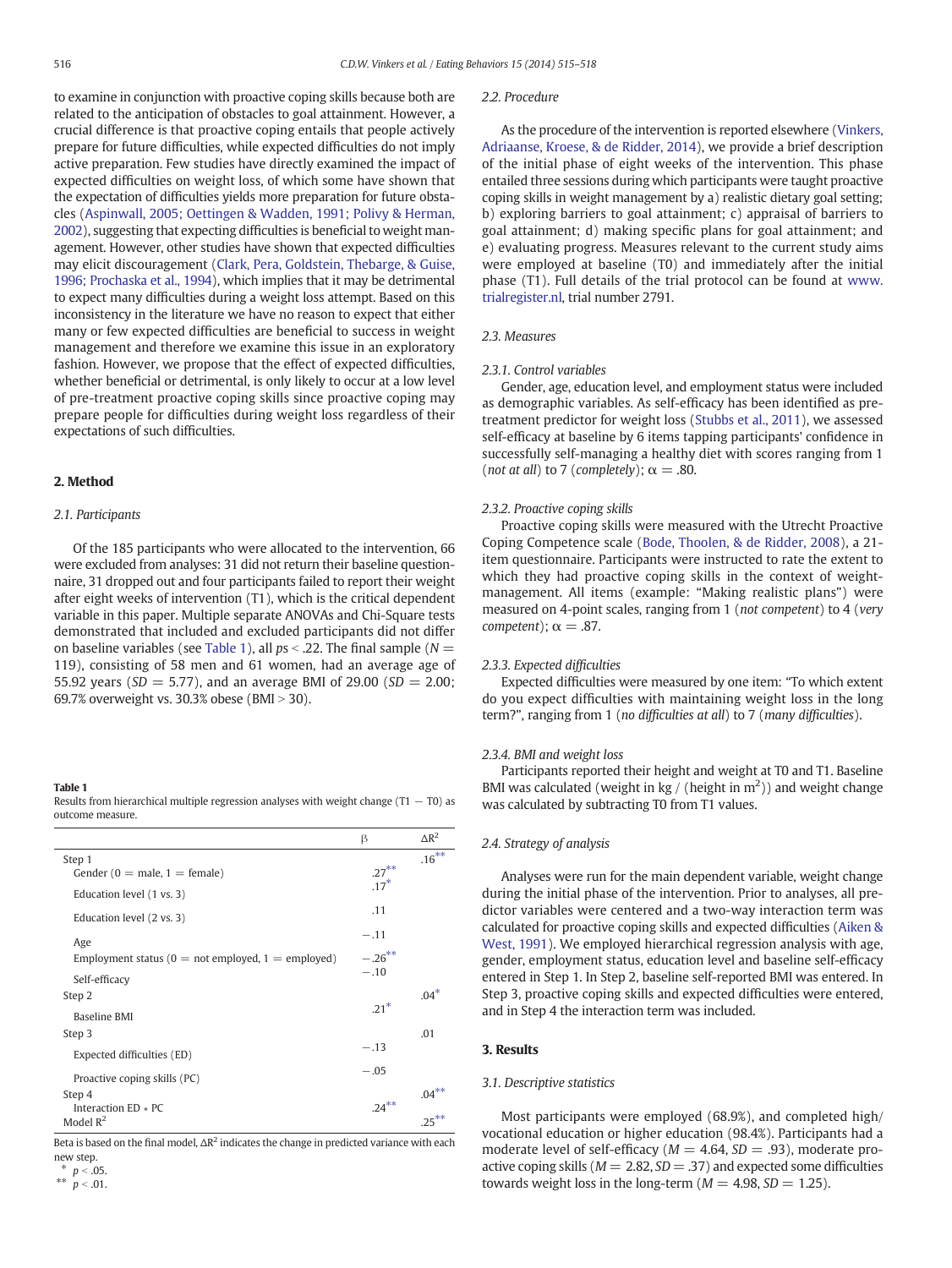#### 3.2. Main analysis

Step 1 showed that females, higher educated and unemployed participants lost less weight than their male, less educated and employed counterparts (see [Table 1](#page-1-0)). Baseline self-efficacy and age were not associated with weight change. Step 2 demonstrated that higher BMI predicted less weight loss. Step 3 showed that neither proactive coping skills nor expected difficulties predicted weight change. Step 4, however, showed that the interaction between proactive coping skills and expected difficulties was significant. A simple slopes analysis (Fig. 1) demonstrated that the effect of expected difficulties was not significant for those with high  $(+1SD)$  proactive coping skills,  $p = .42$ . For those with low (-1SD) proactive coping skills, however, more expected difficulties yielded more weight loss,  $p = .03$ .

#### 4. Discussion

The aim of the current study was to examine the role of proactive coping skills in weight management, and its interaction with the expectation of difficulties during a weight management intervention. As expected, findings show that expected difficulties only differentially affected weight loss when people were relatively unskilled in proactive coping before the start of treatment. Specifically, the expectation of few difficulties during the future weight management attempt resulted in weight gain of 1.5 k, whereas many expected difficulties led to weight maintenance over the course of two months. These results indicate that when people lack the skills to proactively foresee and deal with future difficulties, they are better off expecting many rather than few difficulties during their weight loss attempt. As an explanation, we propose that the expectation of difficulties may compensate for a lack of proactive coping skills by evoking preparatory actions. Thus, people who expected their weight loss goal to be challenged by situations that would tempt them to (temporarily) give up their goal may have prepared for them, and consequently, successfully managed to maintain their weight. It is also possible that the effects of expected difficulties occurred through motivational mechanisms. Prior research suggests that people strategically match the force with which they pursue a



Fig. 1. Weight change from T0 to T1 at high  $(+15D)$  and low  $(-15D)$  values of proactive coping skills and expected difficulties.

goal to the motivation and effort needed in light of the goal's difficulty [\(Silvia, McCord, & Gendolla, 2010](#page-3-0)). This suggests that the expectation of many difficulties may have boosted motivation to ensure successful weight management despite the presence of these difficulties. Clearly, more research is needed to uncover the mechanism(s) through which expected difficulties affect weight management.

Unexpectedly, we failed to find that more pre-treatment proactive coping skills yielded more success in subsequent weight loss, which contradicts research showing the beneficial role of proactive coping skills in successful weight management [\(Thoolen et al., 2009\)](#page-3-0). It is interesting, however, that when expected difficulties were taken into account, a high level of proactive coping skills at the start of intervention neither produced weight loss nor weight gain. This may indicate that proactive coping skills play a more important role in weight gain prevention than in weight loss. That is, the hallmark of proactive coping is that people prepare for events that threaten successful goal adherence [\(Aspinwall & Taylor, 1997\)](#page-3-0), which means that people who engage in proactive coping are successful in warding off events that would have otherwise resulted in lapses into unwanted behavior, i.e., that may have led to weight gain.

Some limitations must be noted. First, we cannot exclude the possibility that the specific treatment that participants underwent may have played a role in the current findings. Second, we only measured relatively short-term weight loss; further research should examine whether the pre-treatment factors under investigation would remain predictive of weight loss over a longer period of time. Third, the effects found in this study were small, which could be partly due to the large number of predictors in combination with the relatively small sample size. It should be noted, however, that the amount of explained variance in the present study is similar to those of prior studies on pre-treatment predictors of weight loss [\(Stubbs et al., 2011\)](#page-3-0).

Notwithstanding these limitations, the present study has several important implications. First, our research points towards the importance of broadening the scope of potential pre-treatment predictors of weight loss. Specifically, people's future-oriented selfregulatory skills and beliefs about impending difficulties during weight loss should be taken into account when they enter treatment, as they may influence success during intervention. Second, findings indicate that optimistic expectations about weight loss, in this case as manifested by the belief that successful weight management is relatively obstacle-free, may have detrimental effects on success, which supports previous findings demonstrating that being (over) optimistic may not be helpful ([Oettingen & Wadden, 1991\)](#page-3-0). This is an important knowledge as it is widely assumed that when people enter treatment, they benefit most from thinking about the positive outcomes rather than the difficulties ahead [\(Rothman, 2000\)](#page-3-0). Our results imply that explicitly pointing out that many difficulties will ensue before intervention, may be more conducive to success than previously thought.

#### Role of funding sources

This research was supported by a grant from ZonMw, The Netherlands organization for health research and development (no. 120610009). The funding source had no involvement in the study design, collection, analysis or interpretation of the data, writing the manuscript, or the decision to submit the paper for publication.

#### Contributors

Vinkers implemented the study, conducted the statistical analyses and literature searches, and wrote the first draft of the manuscript. Adriaanse, Kroese and De Ridder contributed significantly to the study design and protocol, and to the writing and refinement of further drafts of the manuscript. All authors have contributed to and have approved the final manuscript.

#### Conflict of interest

The authors declare no conflict of interest.